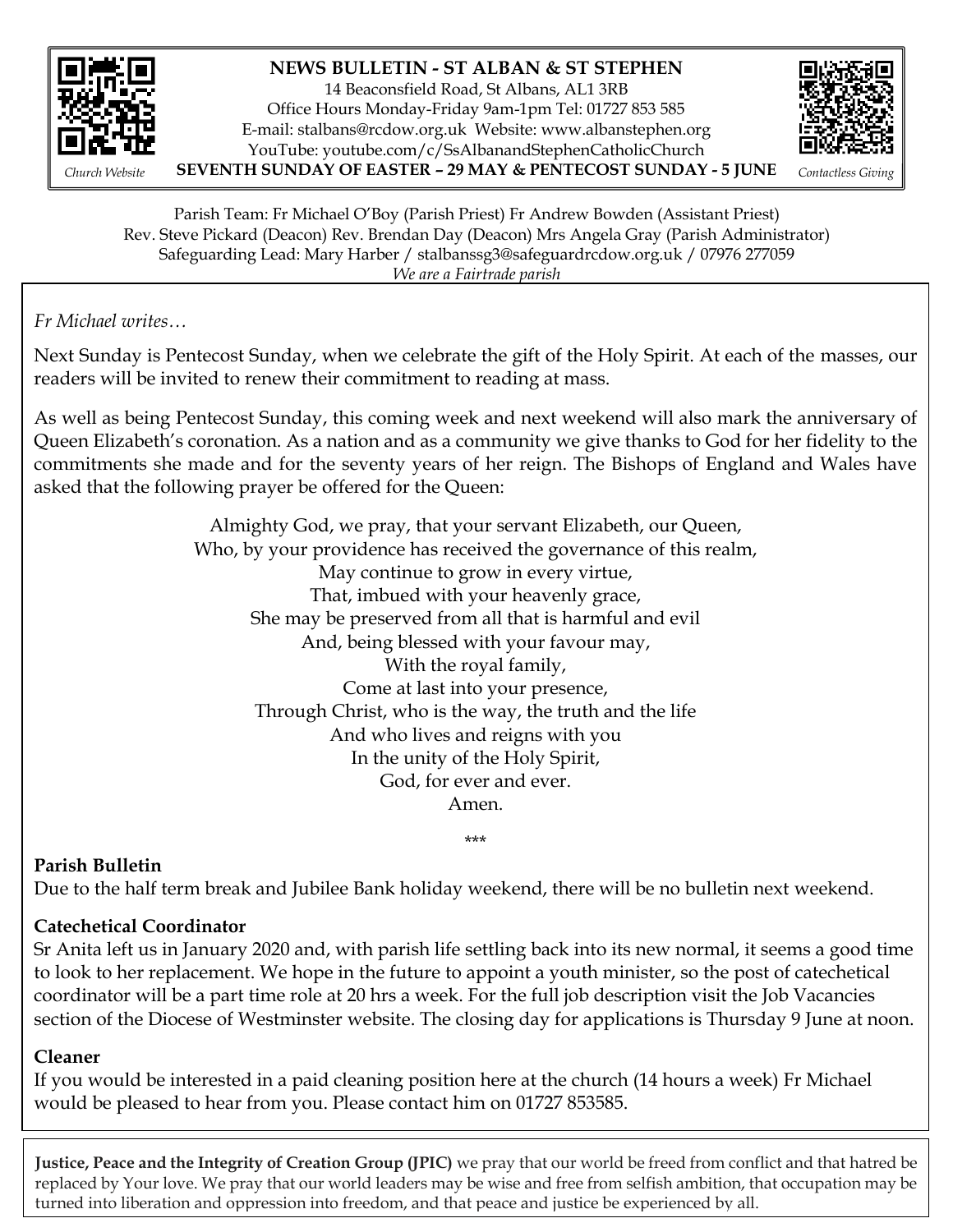## **LITURGY AND SACRAMENTS**

**Sacrament of Baptism** The next baptism preparation course is to be held on Saturday 25 June at 11.30am**.** Please email [andrewbowden@rcdow.org.uk](mailto:andrewbowden@rcdow.org.uk) with any enquiries.

**First Reconciliation** The parents or guardians of those children making their First Holy Communion in July who have not yet made their First Reconciliation have received an email inviting them to make their First Reconciliation between midday and 1pm on Saturday 18 June. If you have not received an email and your child has still to make his or her First Reconciliation, please contact the parish office.

**Confirmation** Parents or guardians of Confirmation candidates have received an email asking for their choice of Confirmation date in July. If you have not received an email, please contact the parish office.

**Marriage Preparation** If you are intending to get married, please note the Diocese requires at least six months' notice with couples expected to complete a preparation course. Please email Fr Michael on [michaeloboy@rcdow.org.uk.](mailto:michaeloboy@rcdow.org.uk)

**Prayers for the Sick** If you would like to include someone in the prayers for the sick, please contact the presbytery. Permission from the person being prayed for, or their next of kin, must be obtained before we are able to include their name in the bulletin.

**Little Lights** Owing to the half-term, there will be no Children's Liturgy during the 9.30am Mass for the next two Sundays. It will return on Sunday 12 June.

## **OUR PARISH COMMUNITY**

**Catholic Communications Network** This year the Catholic Church celebrates World Communications Day on 29 May. It's a day when we pray for those who work in the media and we have a second collection after Mass this weekend to support the Church's important work in this area.

**Friends of the Holy Land (FHL) Pentecost Challenge 2022** Our team of parishioners who are each walking 100 miles, the distance from Nazareth to Bethlehem, before Pentecost, are well on their way, with our keenest walker, almost reaching the target. If you would like to join the parish team that's taking the Challenge, please [email](mailto:stalbans@rcdow.org.uk) the parish office or help us raise funds by sponsoring the parish team, using this [link](https://fhl.enthuse.com/pf/st-alban-st-stephen-church-st-albans) or drop a donation in an envelope marked 'FHL Pentecost Challenge' through the presbytery letter box..

**Concert by London Central Fellowship Band for St Albans Salvation Army at St Alban and St Stephen Church -** 7.30pm on Saturday 11 June. Ticket price £5 per person. To reserve tickets please contact 01727 855395 / 07551 856081 or email [stalbans@salvationarmy.org.uk.](mailto:stalbans@salvationarmy.org.uk) All funds raised will support St Albans Salvation Army's community works (charity number 214779).

**Food Bank** If you would like to support the foodbank currently being run by the Salvation Army here in St Albans donations of non-perishable food items (cans and dried goods) can be left in the cardboard box in the porch.

**Coffee and Tea After Weekend Mass** Coffee and tea will be available in the Parish Centre coffee bar after 11.30am Mass on the first Sunday of the month. Coffee and tea is also available after the 6pm Saturday evening Mass. Can you help make and serve the refreshments, once a month? If so, please contact the parish office.

**Coffee after Monday Morning Mass** Coffee and tea will be available in the Parish Centre coffee bar after 10am Mass each Monday. All welcome.

**Bread-making workshop** The Justice & Peace group offer many thanks to all who helped and participated in our bread-making event on Saturday 21 May. Everyone had fun and the fresh loaves looked and smelt wonderful! This was part of our Parish involvement in the St Albans Sustainability festival. All the money donated on the day was given to CAFOD.

**Traidcraft** - fairly traded goods will be available for purchase after all Masses over the 4/5 June at the Church and after Mass at Marshalswick Mass Centre on 12 June. Buying items with the Fairtrade mark means that producers meet strict environmental standards, are paid a fair wage and their communities benefit from an additional premium to help with, for instance, local development and education. This initiative is part of our parish Justice and Peace commitment. More details, or to place an order, contact Maureen 765549, [grabecki@hotmail.com.](mailto:grabecki@hotmail.com)

**Knit and Natter Group – Parish Friends** The next meetings of the Knit and Natter Group will be on 7 and 21 June 2.30 - 4pm. All welcome.

**Faith and Family Group 7 June** A new "Faith & Family group' will be meeting in the parish hall on the first Tuesday of each month starting on Tuesday June 7 at 10.45am. The topic for discussion will be 'Passing on the Faith from an Early Age.' Activities for under 5s. All welcome.

**CWL Jubilee Tea Party 9 June** The CWL will hold a Jubilee Tea Party on Thursday 9 June 2.30pm, at 4 Marshalswick Lane. £5. If you can, please bring a cupcake (shop or homemade) decorated by you in honour of Her Majesty's Jubilee. Prize for best cupcake. Any queries to Anne on 01727 837511.

**Bingo – 10 June** by the Knights of St.Columba, at 8pm in the Parish Hall in aid of Friends of the Holy Land. Admission is 50p and includes refreshments. Everyone is most welcome. Thank you for the support to our last Bingo evening, including the very generous donations of prizes for the raffle. The amount raised for the Cardinal's Lenten Appeal was £240.00.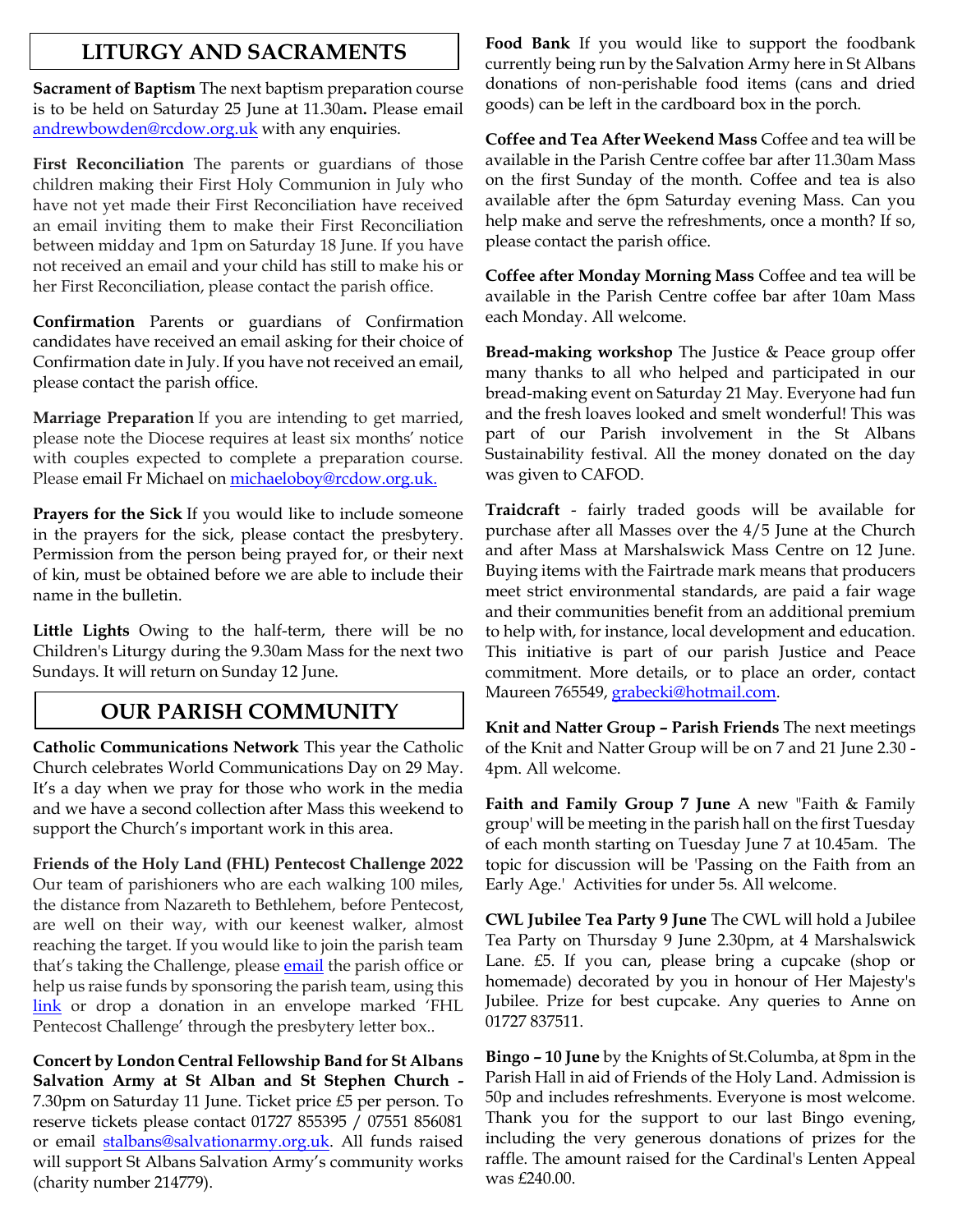**Parish Friends Summer Tea Party** Due to a clash of dates with the Garden Party at Loreto College Parish Friends is postponing the Tea Party booked for 10 July to a later date.

**Volunteers wanted** There will be a lively "Celebrate" style faith event with mass in the Autumn, date yet to be arranged, hopefully to be agreed soon. If you would like to get involved in the planning for this family event, then please let Deacon Brendan know by emailing at [brendanday@rcdow.org.uk.](mailto:brendanday@rcdow.org.uk) 

# **OUR WIDER COMMUNITY**

**Thy Kingdom Come - Evening Prayer in St Albans Abbey each night at 8pm** Each evening between 26 May and 6 June in St Albans Abbey there will be services of prayer led by both the Abbey Team and a range of ecumenical partners, all services are open to all and there will be a focus on young people on Friday 27 May. Please do support these services as we pray and worship together. More information [here.](http://www.ctherts.org.uk/events/thy-kingdom-come)

# **PARISH ADMINISTRATION**

**Hiring the Parish Centre** Please email the parish office with booking requests or queries and visit th[e Parish Centre](https://www.albanstephen.org/parish-centre-hire/) Hire page of our website for more details of facilities available.

**Offertory Promise Envelopes** If you responded to the letter we sent out before Christmas or to the newsletter announcements confirming that you wanted to continue using Offertory Promise Envelopes, then these are now available and can be collected from the presbytery. We cannot leave them out on open display for people to collect as the labelling includes people's personal data. You can always ask one of the priests after Mass on Sunday.

**Gift Aid** If you are a UK taxpayer and have previously signed a gift aid declaration, but no longer pay tax, please contact the parish office and let us know. If you have stopped paying tax, we can no longer claim gift (25p in every pound). If you do not pay tax and gift aid is claimed on what you give, then HMRC may seek reimbursement**.** 

**Donating to our Parish** Please consider making your offertory contribution by standing order and gift aiding your donations, if you do not already do so. Please see our [website](http://www.albanstephen.org/) or click [here](https://www.albanstephen.org/donating-to-the-parish/) for a standing order, gift aid form and our bank details. Thank you for your generosity.

**Mass Intentions** The best way to book mass intentions is to do so by emailing the parish office or phoning 9am - 1pm any weekday. Donations can be made by posting an envelope through the presbytery door or by making a payment via bank transfer. Our bank account details can be accessed [here.](https://www.albanstephen.org/donating-to-the-parish/) Please note that we are currently booking intentions for masses from August/ September 2022 and that intentions may have to be moved with little notice to accommodate funerals. The suggested diocesan donation is currently £10 per mass.

### **Welcoming all new parishioners!**

Please see the **[page](https://www.albanstephen.org/welcome-to-new-parishioners/)** on our website with useful information for those who are new to our parish. Please complete our online **New Parishioner Registration Form** if you have not already registered as a new parishioner so that we can add you to our parish records and welcome you to our parish community. Thank you to all those who have registered as new parishioners since the start of the pandemic. We look forward to being able to have an event to welcome you and your families properly into our parish community.

### **PLEASE PRAY**

Together with Churches Together in St Albans we pray for the intentions of Thy Kingdom Come and the 24 Hours of Prayer that more people to come to know the love and peace of Jesus Christ and for the minister and members of St Luke's Church.

For those suffering with Coronavirus and for all the Sick including

*The names of those we have been asked to pray for are not included in the web version of the parish bulletin for reasons of data protection.*

For those who have died recently, including Rita Dellow, Joyce Eastham, Callum Gathard, Veronica Grant, Tony Kinsella, Tomasz Moller, Bridget Pakenham, Hilda Mary Pearce and Nellie White.

For all those whose anniversaries occur at this time including Margaret Christoforou, Eric Harber, Ellen and Thomas Lawless.

> *May their souls and the souls of all the faithful departed through the mercy of God rest in peace*

## **CHILDREN'S LITURGY**

Please click [here](https://www.albanstephen.org/groups/liturgy-group/) for this week's 'Liturgy of the Word' for Children leaflet and the latest worksheet from the Diocese of Westminster.

**Virtual Children's Liturgy from CAFOD** in addition to their downloadable weekly children's liturgy resources, CAFOD are currently also offering a virtual Children's Liturgy of the Word at 10am on Sunday as a webinar. Parents and children are encouraged to join online for prayers and reflection on Sunday's Gospel. The liturgy is led by catechists who usually lead children's liturgy in their parish and will be based on CAFOD children's liturgy resources. Click [here](https://attendee.gotowebinar.com/register/5095942131288155403) for the link to register.